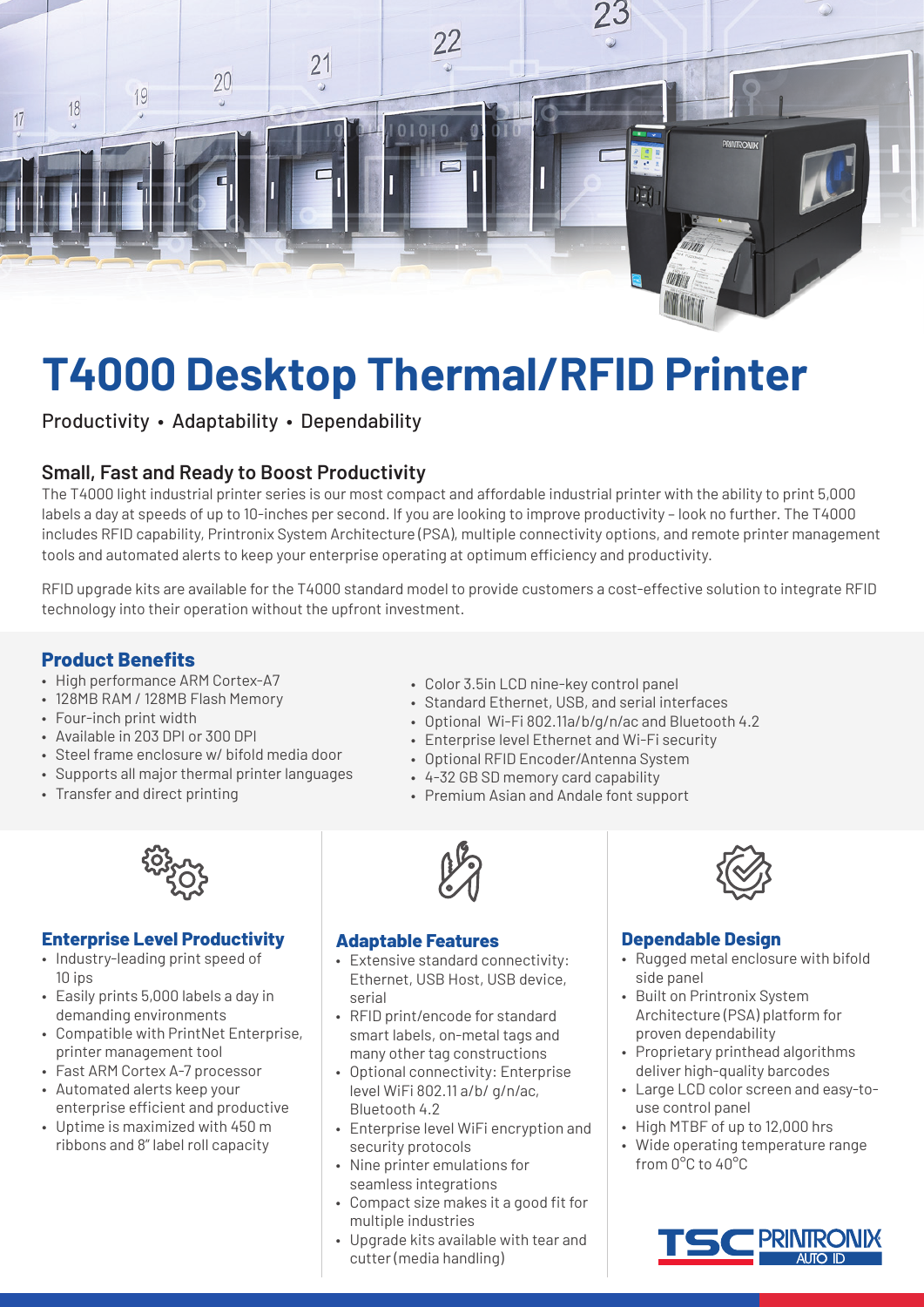



# **Enterprise Level Productivity**

PSA is an intelligent design platform that combines advanced features with a common set of building blocks to simplify printer installation, operation, and improve productivity.

- The printer includes the tools to install, configure and troubleshoot multiple printers at once.
- Printers are fast and reliable for maximum productivity.
- The time required to perform day-to-day tasks has been minimized.
- Includes multiple connectivity options and advanced security protocols.



# **The T4000 RAIN (GS1 EPC Gen2 v2 / ISO 18000-63) system offers several advanced features.**

- Encodes and prints on standard RFID paper labels most commonly used in carton or pallet supply chain applications
- Encodes and prints on-metal tags
- Encodes and prints many other tag constructions such as, Returnable Transport Item tags, Electrostatic Discharge tags, and many more
- Validates encoding process, and automatically overstrikes and reprints any RFID label (or tag) that fails to encode properly
- Records all RFID labels for encoding process, tracks success/failure rates



#### **Ease of Installation**

- Drop-in installation with minimal setup & multiple emulations
- Easy to configure control panel or with interactive webpage
- Full suite of connectivity options & security protocols



#### **Ease of Maintenance**

- Remotely troubleshoot & monitor printer status
- Push firmware & re-configure printers in batches
- Easy printer swap with quick change memory card (QCMC)
- Commonality of operation between all Printronix Auto ID printers



## **Reliable Label Production**

- Easy to use large color LCD display with intuitive icon-driven menu
- Fast print speed and time-tofirstprint
- More uptime with easy load media and large ribbon rolls
- Dependable production up to 5,000 labels per day